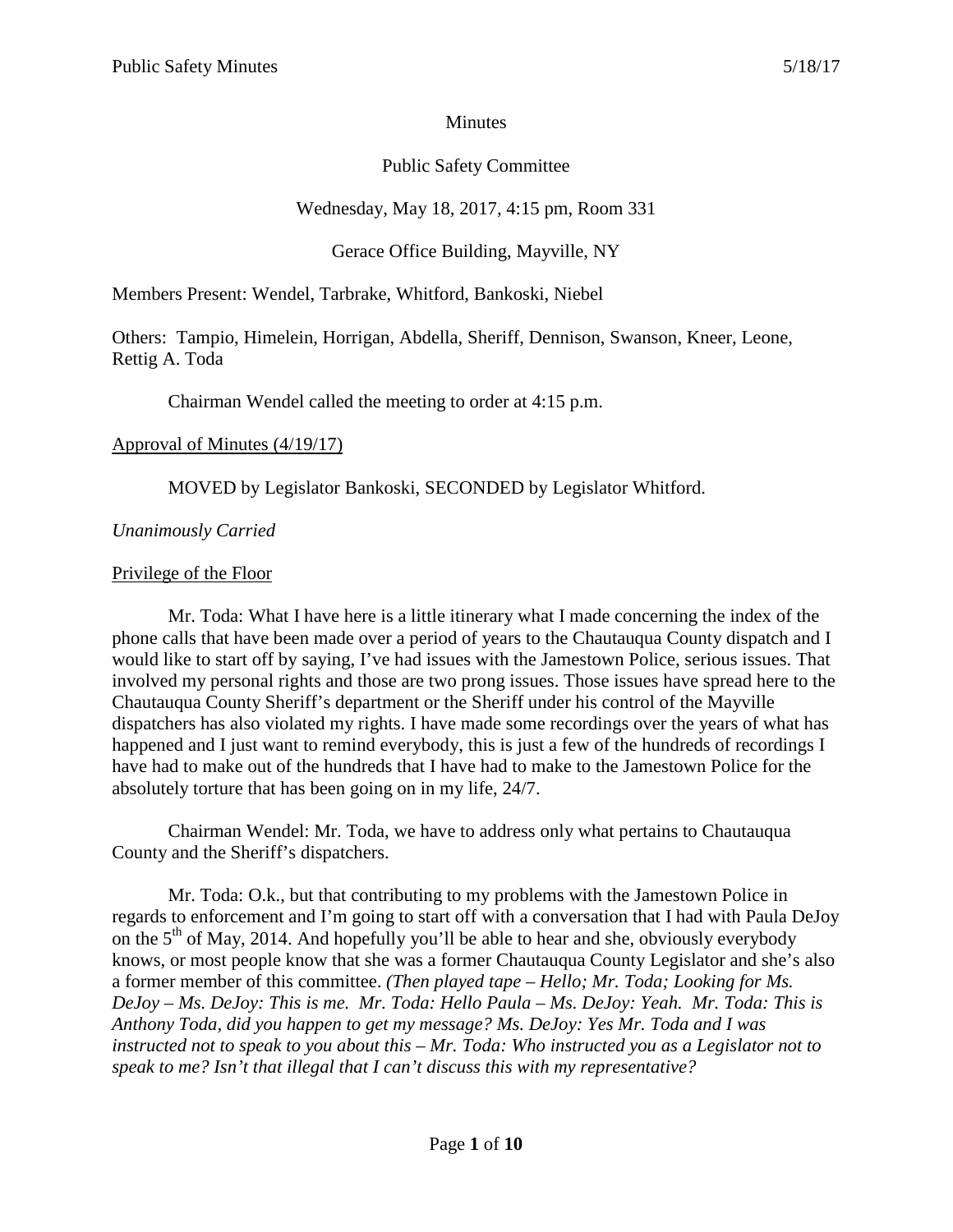There was no more response from Ms. DeJoy. The subject matter was, the problems that I am having with the Sheriff under Sheriff Gerace in regards to harassment, refusal to identify themselves, refusing to take calls etc. The next one regards harassment. *(Then played tape) Hello, you have reached the Jamestown Police Department, if this is an emergency, please press one and you will* (inaudible) *operator.(there were then 3 rings)*

(Inaudible) as the Sheriffs aware there is *(inaudible)* Jamestown to the Chautauqua Dispatch. *(more rings through tape). Yes,* (inaudible)*, this is Anthony Toda, I live at 48 Sherman Street in Jamestown and there has been several vehicles with loud exhausts that are going by my house loud enough to be disturbing and illegal so I would like to have a police come down here to see if they can catch someone.* (Dispatcher inaudible – *illegal?) Mr. Toda: Illegal exhaust. Dispatcher: Noise by loud exhaust? Mr. Toda: Yes. Dispatcher: Do you have a calibrator or something like that down there? Mr. Toda: No, but I know the difference between something that is not legal and something that isn't because I have been caught myself with the same type of*  (inaudible) *and cited for it. Dispatcher:* (inaudible)*. Mr. Toda; Thank you.*

That is harassment by the dispatcher and that serious of *(at this time Mr. Toda is talking while trying to play the tape – most inaudible).*

Legislator Bankoski: Can you shut that off. I don't understand what you are looking for this evening.

Mr. Toda: I understand that this committee doesn't have any jurisdiction over the behavior of the Sheriff, however, when the Sheriff asks for money in a constitutional system *(inaudible)* your committee. Your committee studies the appropriations and submits them to the Legislature for determination. Now, we have had several years where there has been updates to the machinery as far as communications in the Sheriff's office. These tapes are showing that some of these things –

Legislator Bankoski: They show that you called Jamestown and they don't answer.

Mr. Toda: No, these are dispatcher calls to Mayville.

Legislator Bankoski: Right, you are calling Jamestown, you have an issue in Jamestown and then they don't answer and then it rolls over to the Sheriff's Department –

Mr. Toda: At times. After 5:00 it goes directly to the Mayville office.

Legislator Bankoski: And your point is?

Mr. Toda: My point is that, there are several things being misused here in regards and its being deliberately misused in regards to the Sheriff's Department. There are several things I've talked to the Sheriff about –

Legislator Bankoski: You call there, it rolls over to the Sheriff dispatcher you said about a loud exhaust.

Mr. Toda: Yes.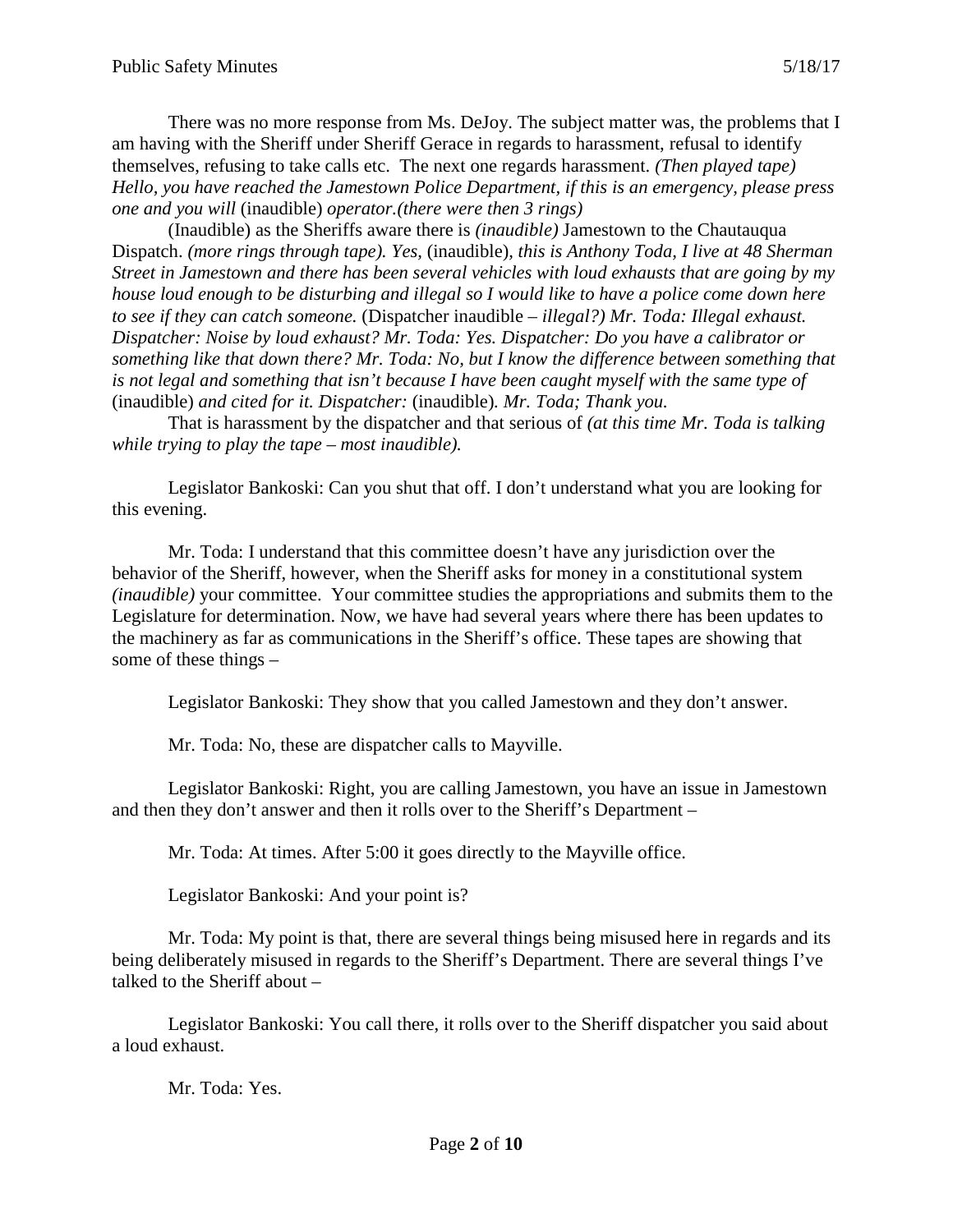Legislator Bankoski: And he said, o.k. and he asked how you knew it was a loud exhaust, he asked if you had a calibrator.

Mr. Toda: Exactly.

Legislator Bankoski: You said you did not and you said you knew the difference between normal and something abnormal, correct?

Mr. Toda: I don't believe this committee should pay your dispatchers to harass people who *(cross talk)*

Legislator Bankoski: I didn't hear any harassment there. They said that they would send a cop.

Mr. Toda: How many people in this room have a calibrator to judge the noise of a vehicle going by?

Legislator Bankoski: By the time that you call, before you call Jamestown, they didn't answer, it came to the Sheriff's, now you're asking for a Sheriff car from Mayville to go to Jamestown and sit there and try and catch somebody with a loud exhaust.

Mr. Toda: No, that is incorrect as the Sheriff would have you explain.

Legislator Bankoski: That is what you asked there.

Mr. Toda: No, the dispatcher handles calls for Jamestown, New York. In other words, when Jamestown is busy during the day, they automatically roll over to the Mayville office who handles dispatches for the Jamestown police and I'm assuming they do that with the other municipalities in the County of Chautauqua. Now, at night when, according to the Sheriff, all calls go through the dispatcher in Mayville. These calls are handled by his own dispatchers, I've talked to him over a period of years concerning this harassment and the Sheriff has promised me that he would address the problem, he has not, it continues to this day. There are various things that are happening.

Legislator Bankoski: That is your point that you are trying to make?

Mr. Toda: The point that I am trying make is where is this music coming from? If you are going to appropriate money to the Sheriff's Department and Carol who is the Sheriff's secretary tells me that there is no music coming over when you wait, then why am I hearing it and why is the Sheriff allowing his dispatchers to play it when you have a new system or when you're asking for money, why are you doing this to an individual? Why are you taking advantage of -

Legislator Bankoski: I get where you are coming from.

Mr. Toda: To harass somebody.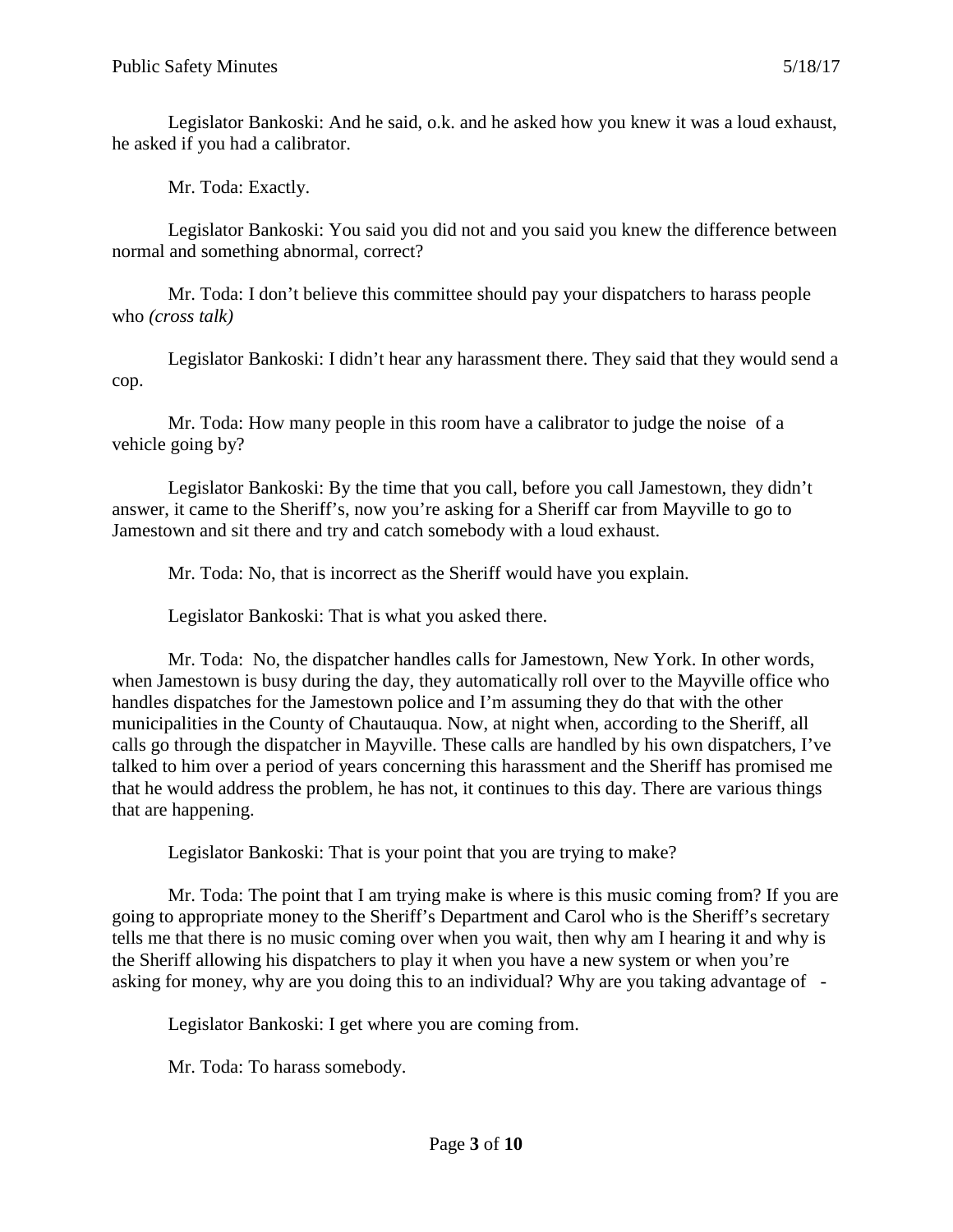Legislator Bankoski: I get where you are coming from. We'll take your point and we will address it to the Sheriff at the appropriate time.

Mr. Toda: O.k., there are other issues.

Legislator Bankoski: That's it. Your time is up. You've had at least 5 minutes and you got 10.

Chairman Wendel: Moving on.

### Proposed Resolution – Authorize Acceptance of the Gun Involved Violence Elimination Grant ("GIVE") for Funds for 2017-2018

Mr. Swanson: For those of you who don't know, this is Rachael Kneer. She is my new confidential secretary. She has replaced Laurie Studley who was appropriated by Judge Foley. She's done a great job. What we have today is our annual GIVE grant that we have been receiving for the past 12 years in some form or fashion. I think the name has changed in the recent past but what essentially is, is that it funds a good percentage of one of the full time prosecutors that we assigned to Jamestown. It involves gun violence and there is no local match.

Chairman Wendel: Any questions for the District Attorney?

## *Unanimously Carried*

Proposed Resolution - Authorize Acceptance of Grant Extension from NYS Office of Victim Services to District Attorney's Victim Assistance Center

Good evening, my name is Valerie Rettig and I direct the Victim's Unit at the District Attorney's office so they make me do it all, the grant and everything. I did an RFP a few years ago and these are two year extension that the State is allowing, the State Office of Victim's Services. They have already told us how much money to expect for our grant year 2017-18 and 2018-19. I do have to ask for an amendment or a change. At the bottom of the resolution, I included the increase to the appropriations account and increase to the revenue and I calculated incorrectly. So, there are new numbers that I have talked to Mrs. Dennison about that we would need to make a change to.

Mrs. Dennison: We do have a proposed amendment. It is still self-balancing. So increase to appropriations and a commensurate increase in revenue. The numbers here are additions to the 2017 budget just for the three months of the new grant that Ms. Rettig has procured.

Ms. Rettig: This grant and our program for the District Attorney Victim Assistance Center has been established since 1995 and we have been solely grant funded through New York State Office of Victim Services. It used to be Office of Crime Victim's Board in past years.

Legislator Tarbrake: No local share, right?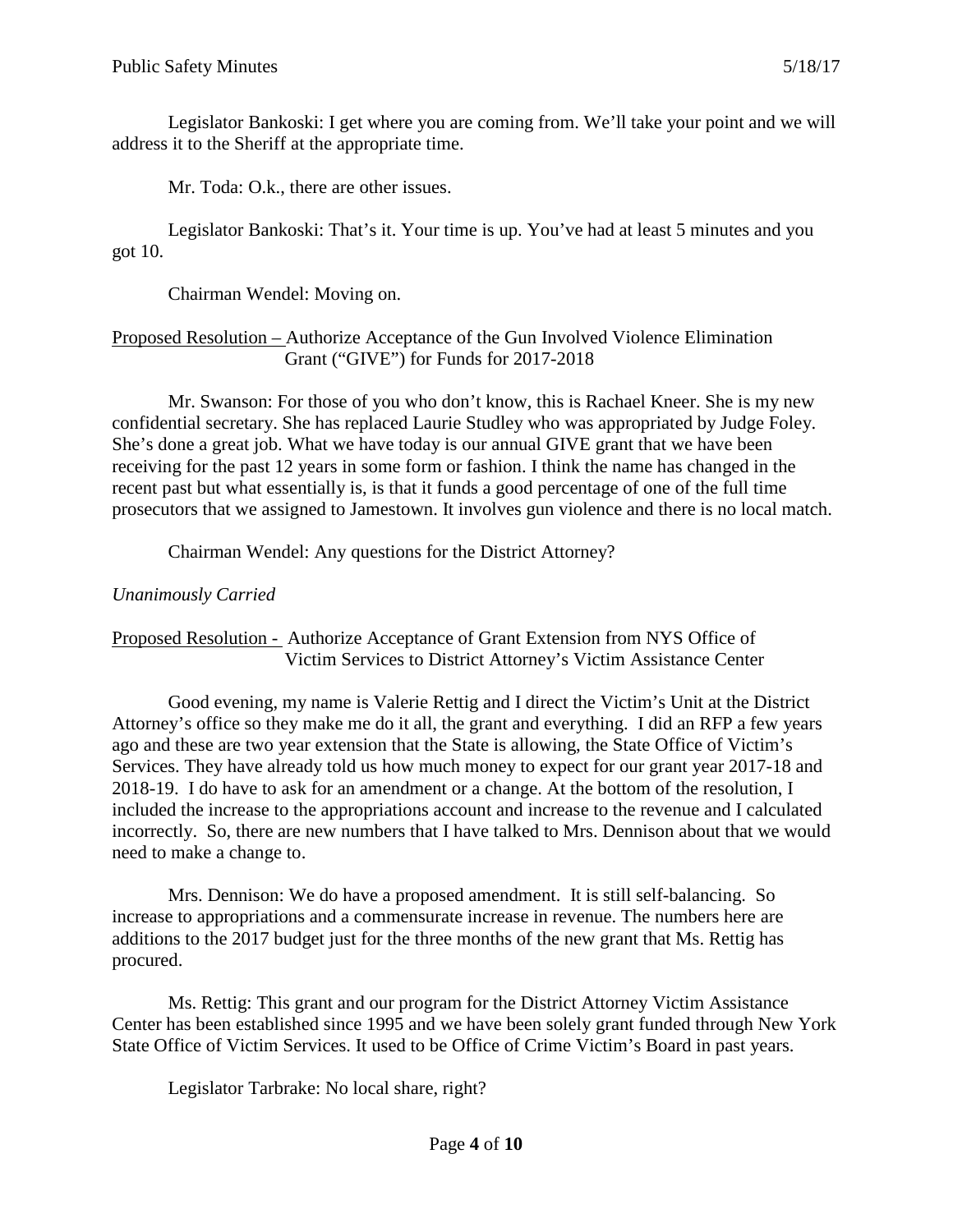–

Ms. Rettig: There is a 20% match. Basically it comes from – it will come from – Office of Victim Services only give us so much towards, 45%, towards benefits, insurance, so the match will just come from there and that will come out of the District Attorney's budget.

Chairman Wendel: It shows received of \$190,000. The totals at the bottom, how do those

Ms. Rettig: This is just a quarter. October through December. The grant runs their fiscal year October  $1<sup>st</sup>$  through September  $31<sup>st</sup>$ . That is why on these appropriation or our financial accounts, this is just the first quarter. And the other quarters will be addressed in the District Attorney's budget. We're a sub-agency in his budget.

Mrs. Dennison: It's the first quarter of the grant year but it is the last quarter of the 2017 calendar year.

Chairman Wendel: So the total at the end of that grant year will be \$190,000, is that correct?

Mrs. Dennison: Correct. So they will be putting the \$47,000 and change –

Chairman Wendel: Because somebody might say, we're getting \$190,000 but we're only seeing \$47,000.

Mrs. Dennison: The remainder of the three quarters of the grant will be in the 2018 budget.

Legislator Niebel: That is what I was wondering about so in the second WHEREAS, those numbers are correct?

Ms. Rettig: Yes.

Legislator Niebel: It's just the increase –

Ms. Rettig: Right. It is an increase from what we are receiving this year. Every year they seem to find more money from the Federal VOCA(?) fund and then they pass it on down. This year 2016-17 and next year coming up, 2017-18, it quite a bit of an increase and I can only spend it in direct services to victims of crimes. So, I have to and hopefully getting pay raises for the two people that are there and a new position through Human Resources to be able to supply more Chautauqua County residents who become victims of crimes with assistance.

Legislator Niebel: So basically the second WHEREAS, all those numbers are correct?

Ms. Rettig: Yes sir.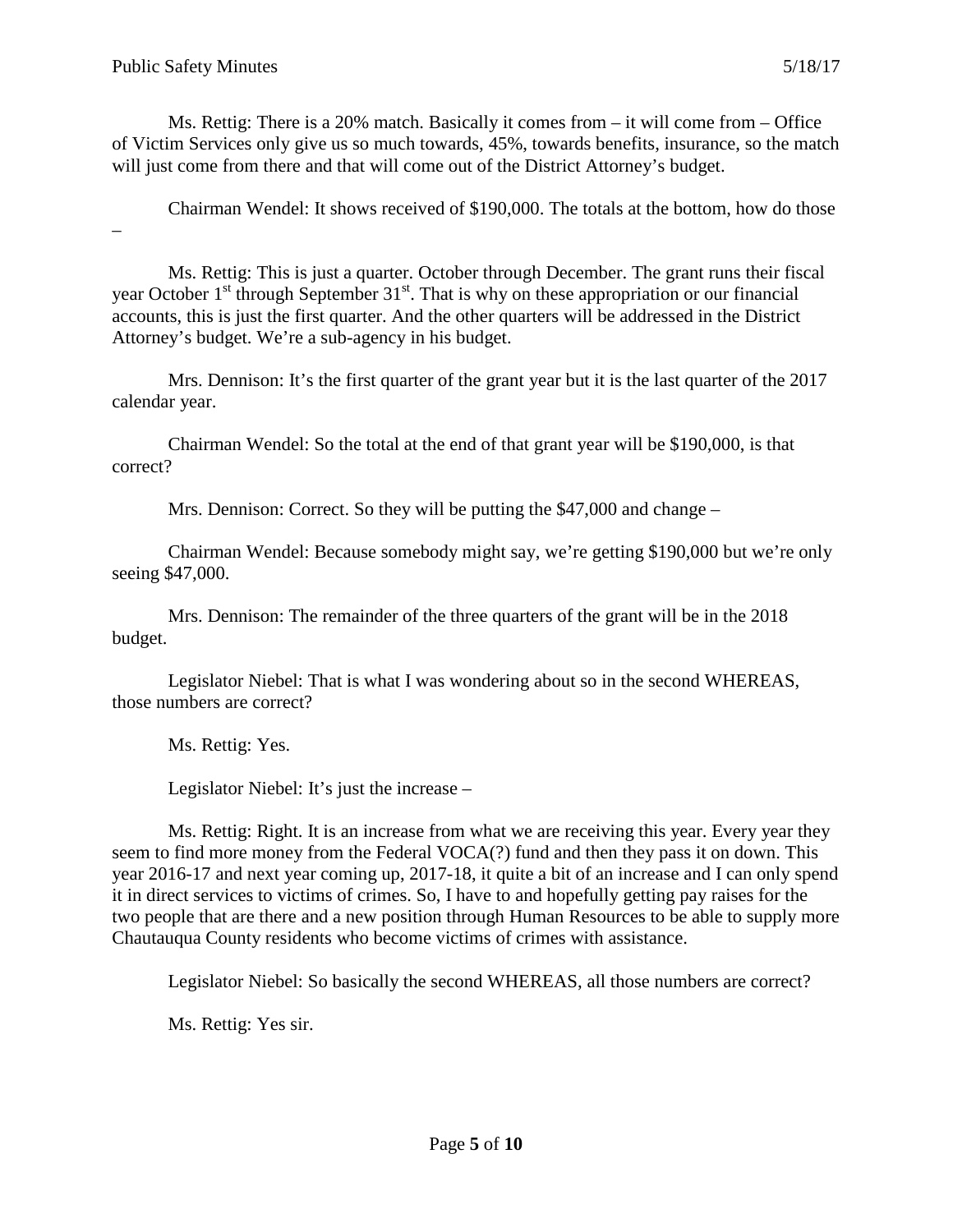Legislator Niebel: Basically what you are doing is, we're making an adjustment of approximately \$21,000 in both the appropriation of revenue accounts that is what these numbers come up to. A change of about \$21,000?

Ms. Rettig: No –

Mrs. Dennison: Total change is \$47,000.

Legislator Whitford: Forty seven he's talking about.

Legislator Niebel: Yes but it was \$26,000 and now it's up to \$47,000.

Ms. Rettig: No sir. I'll explain. That \$26,380 that was a total mistake on my part when I was calculating and putting the new numbers in. It was a mistake. I can't tell you today where I got those numbers from on the day that I did it.

Legislator Niebel: But now it's \$47,668, so it's about \$21,000 more in both the appropriation and revenue accounts.

Ms. Rettig: The only thing that I can tell you is that the grant that we are getting this year, 2016 through September –

Legislator Niebel: That's what it shows here, \$26,000 is crossed out and now we're going to \$47,000 so it's a change of about \$21,000 in both the appropriations and revenue accounts.

Mrs. Dennison: No. The \$26,000 figure is incorrect. That was intended to be the additional amount added to the 2017 budget, three months' worth of the new grant. But, as Valerie said, she initially miscalculated the salary figure. So, the original resolution was to add \$26,000 to the budget. It should always have been adding \$47,668.

Legislator Niebel: Or a difference of \$21,000.

Mrs. Dennison: Well, I suppose but the \$26,000 is just wrong. It's not like we added a piece and we're adding a second piece. We're adding one piece that's \$47,000.

Legislator Niebel: O.k., let's just say, you understated both the appropriations and the revenue by \$21,000 is what is amounts to.

Mrs. Dennison: I suppose you could look at it that way.

Legislator Niebel: That's how I'm looking at it.

Mrs. Dennison: O.k., but the \$26,000 adjustment has never happened.

Legislator Niebel: I understand.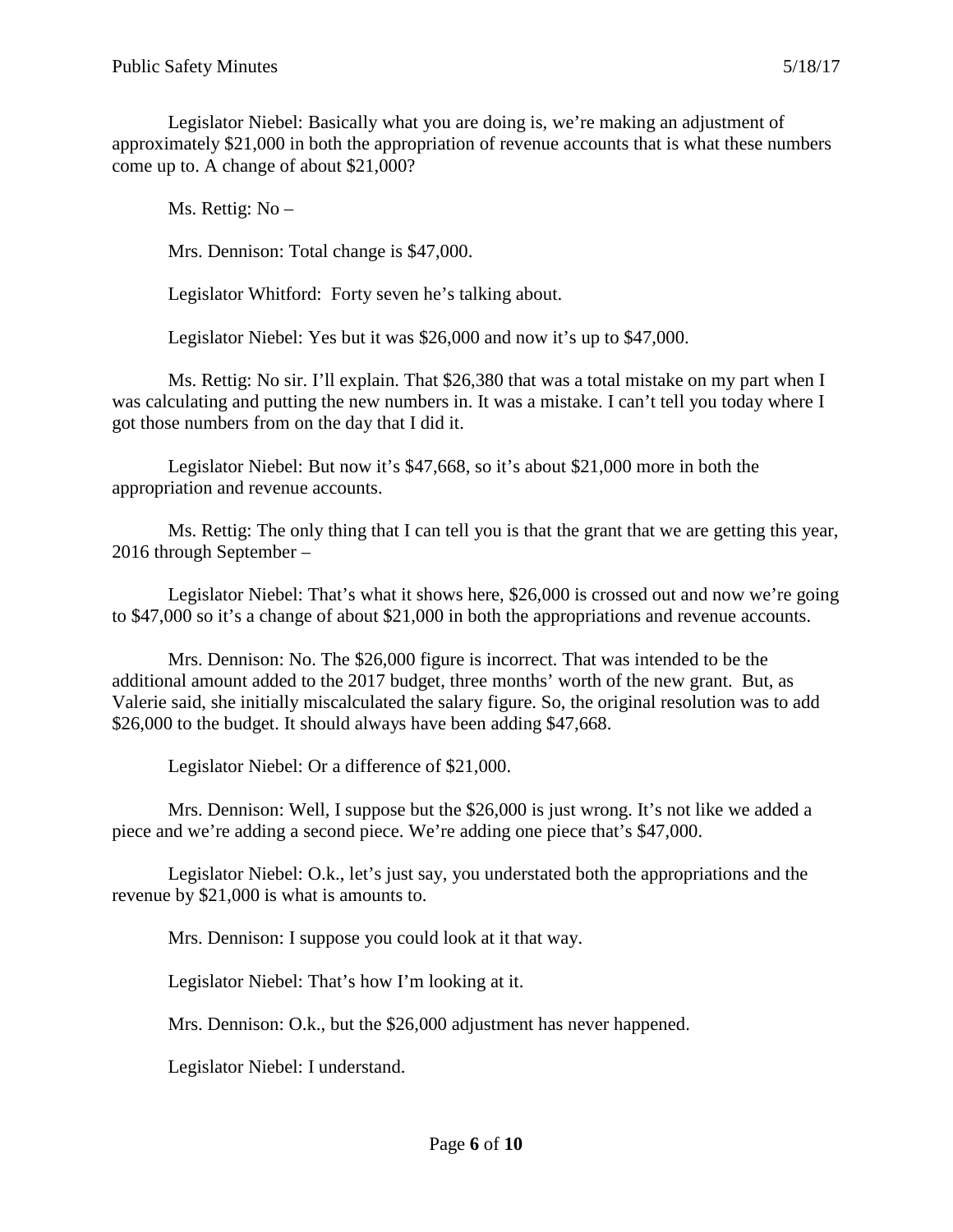Ms. Rettig: May I say that from what we are getting this year 2016-17 year from Office of Victim Services is \$152 something thousand and we're going to get \$190,000 so that is what about \$32,000 more and last year they gave us \$22,000 more. So, it's quite a hike in the last couple of years to provide assistance to victims of crime in Chautauqua County.

Legislator Tarbrake: You don't have to explain it so much but what kind of programs do you provide?

Ms. Rettig: We provide education to victims of crime, how the criminal justice system works, how it works for them, what is going on with their case. We keep them updated, we help them understand, we act as a liaison between them and the Assistant District Attorney or the District Attorney working on their case. We help them with victim impact statements, we have accompanied people to court, we refer them to outside community agencies and we do counseling. Well we're not counselors, we do emotional support over the telephone and in person. So those are some of the things that we do.

Legislator Niebel: Val, a lot of times you do outreach, you go to Fredonia State and you explain this program to some of the sociology classes.

Ms. Rettig: Yes, I have many times gone to other agencies or community resources, hospitals, the as Mr. Niebel was saying, sometimes I'm invited to Fredonia. I've taught at the Sheriff Academy about what we do and how to assist victims.

Legislator Tarbrake: I think that the public would appreciate to know more about it and I think that you are doing the right thing by doing outreach. I don't think the majority of the public really knows how much help you give the victims. I think that it is a very good program. I'm not making my point very well but it's an excellent program and I think folks need to know about that.

Ms. Rettig: Thank you. We try and I think that we do have a good working relationship with other agencies within Chautauqua County and they know that they can rely on me and/or whoever to get information, to help their clients. I have people call me from DSS or CPS or Adult Protective Services. While, I am not an attorney, I can't give them any legal advice but I can tell them how the system kind of works, the criminal justice system in Chautauqua County.

Chairman Wendel: Any other questions? If not, all in favor of the newly amended numbers?

Clerk Tampio: We will need a motion to amend?

Legislator Niebel: I'll make a motion to amend.

Legislator Whitford: Second.

*Unanimously Carried*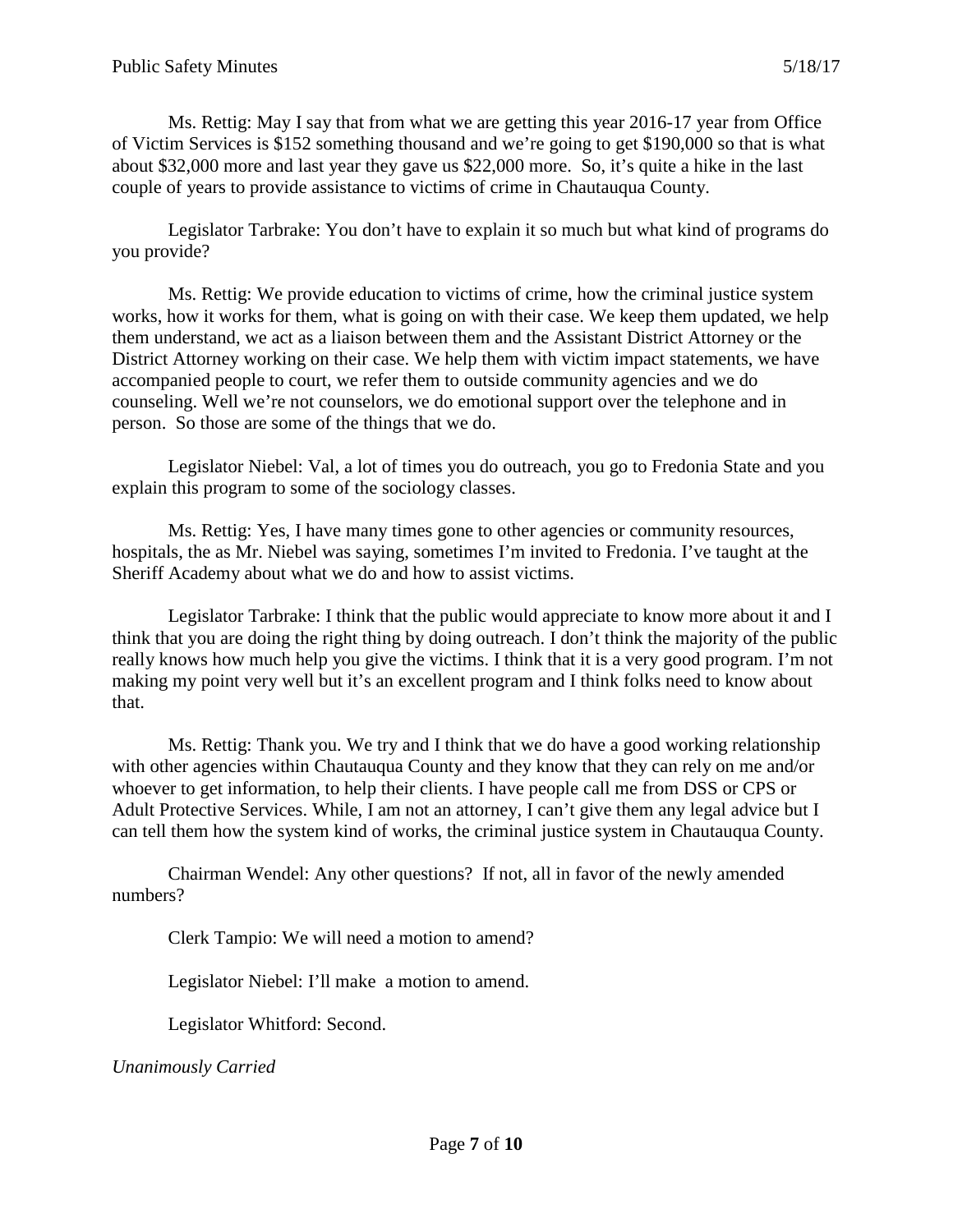Chairman Wendel: Now on the resolution as amended?

### *Unanimously Carried*

Proposed Resolution – Adjust Emergency Services Budget for Capital Vehicle Replacement

Mr. Leone: Last year in the Fall we sold one of the County fire police vehicles and want to move the money to a position in the capital accounts so that we can spend it toward the new vehicles that we got a \$150,000 grant for. That will be a little bit short and that is what this is. We sold it last year to a bidder from Maryland for a lot more money than we had anticipated. It was a good thing.

Legislator Bankoski: You sold one vehicle?

Mr. Leone: Right.

Legislator Bankoski: And we're replacing a new vehicle for that money we sold the used one for?

Mr. Leone: Well actually we got \$150,000 grant to purchase - we have two fire police vehicles. One north County and one south County. One is kept at the training center in Dunkirk and the other one is kept at Ashville Fire Department. So we got a \$150,000 grant to replace both of them. This one was sort of on its last leg and it needed some major repair that was worth more than the truck so we put it out for bid and sold it for \$7,000 so that is what this is. We're down to one truck right now until the new ones arrive.

Legislator Bankoski: And now what will we do with the other one?

Mr. Leone; We'll do the same thing. We'll put it up for bid and dispose of it.

Chairman Wendel: Any other questions for Mr. Leone?

## *Unanimously Carried*

Mr. Leone: The fly cars are in western New York so things are getting better. They are actually in Elma getting outfitted so things are looking good.

Proposed Resolution – Use of W911 Reserve for Purchase of Two New Servers

Sheriff Gerace: In this resolution we're asking to move \$14,500 to cover the cost of two computer services that will be used to support the 911 network and that will be from the reserve account which was part of this plan to upgrade the Next Generation 911.

Chairman Wendel: Any questions for the Sheriff? We tapped into this wireless reserve once, haven't we?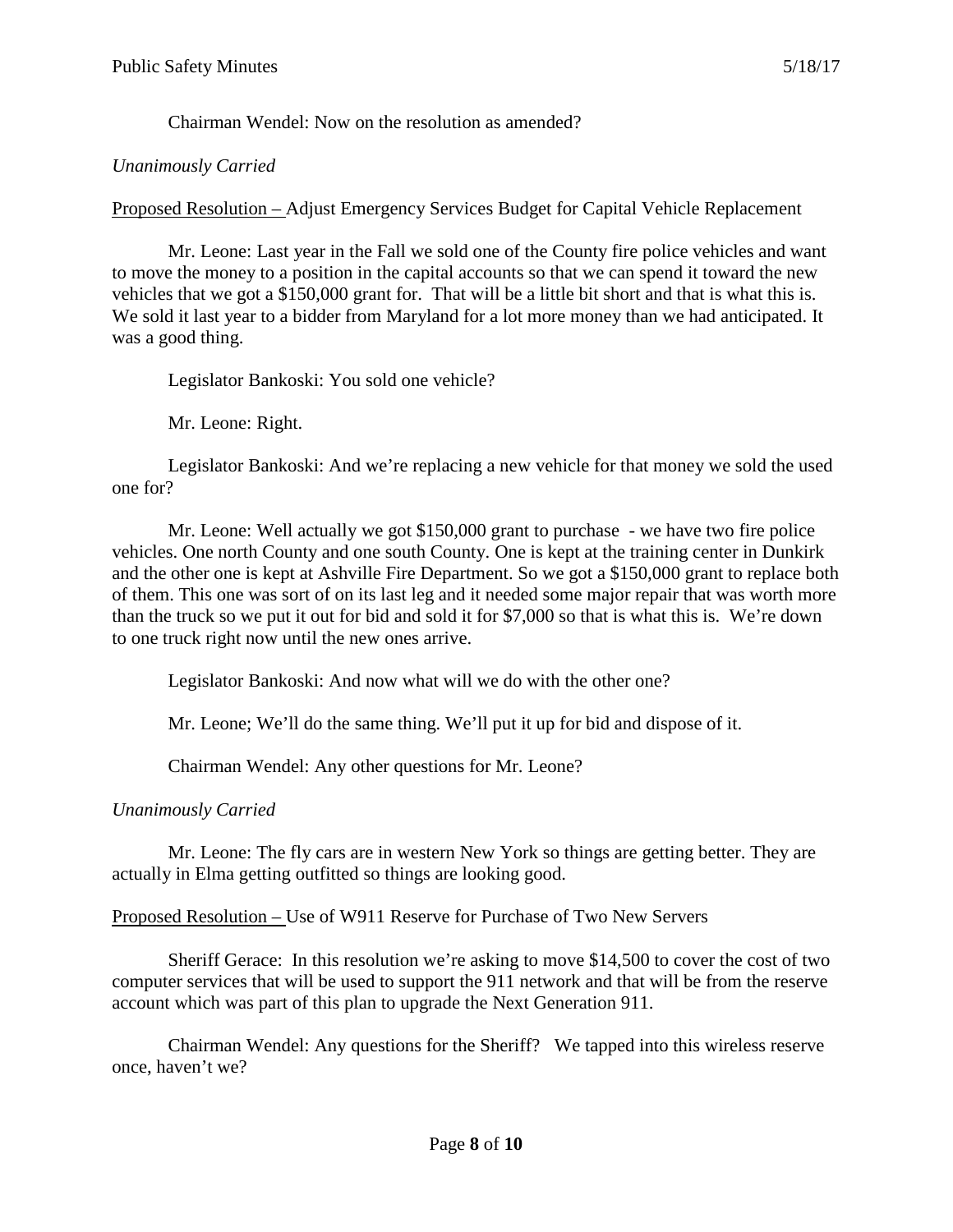Sheriff Gerace: Yes. For the interoperable radio system. In fact, it was planned to do that but when we went to upgrade our 911 core, if you will, the entire backbone, some of that was anticipated and some of the expenses like this were unanticipated but we purposely built a reserve in order to fund that project. It's a work in progress. There will probably be a few more purchases that will come to you that will move money from that reserve.

Legislator Niebel: Not a question but a comment. I want to say that I appreciate the fact that the Sheriff and his department continue to identify surpluses in the reserve accounts. I think that is a lot better way to go Joe than try to move money within your account within the 2017 budget because you never know if you will run short or whatever. You've been doing that the last couple of months, for the last couple of transfers and I think that is the way to go. Thank you.

Sheriff Gerace: Just kind of on a related note. The State Legislature did approve a change in the law which we in public safety we're pushing for, which was to allow us to do a surcharge to these prepaid phones. So, as a forewarning, we'll be coming to you in the future to modify the County law or change the County law that will allow us to collect a surcharge because people are buying prepaid but they are not paying monthly surcharge. They are using 911 from the prepaid, we know that when we receive the call. We'll at least be able to recover some of that.

Chairman Wendel: Any other questions for the Sheriff?

### *Unanimously Carried*

### Proposed Resolution – Authorize Execution of Statewide Interoperability Communications (SICG) Formula Grant Award

Sheriff Gerace: I'm pleased to be a recipient or the County a recipient of \$657,306 from New York State through what they call the Statewide Interoperability Communications Formula Grant. This is based on a number of factors. We had to fill out an application, write a grant. Matt Trusso, again, singing his praises, wrote this grant which we'll be able to use for interoperable communications and we're asking you in this particular resolution to accept the grant award. There is no local match and also to allow the movement of \$362,000 into an appropriation account for us to make purchases in this calendar year and we anticipate the remaining money will be in 2018 so we'll come back at that time to ask that money be appropriated.

Chairman Wendel: Any questions for the Sheriff?

Legislator Bankoski: Sounds like some good stuff going on.

Sheriff Gerace: Just so you know what that money will be used for this year, we believe that we're going to be able to purchase additional subscriber equipment and then also put into place what are called, interoperable base stations. This is like one of the se Catch 22's because we did not have these interoperable base stations in play, we were actually eligible for less money in this grant. So, the interoperable base stations allow anyone from outside the County to come in and operate public safety radio system. They will listen to all kinds of frequencies and